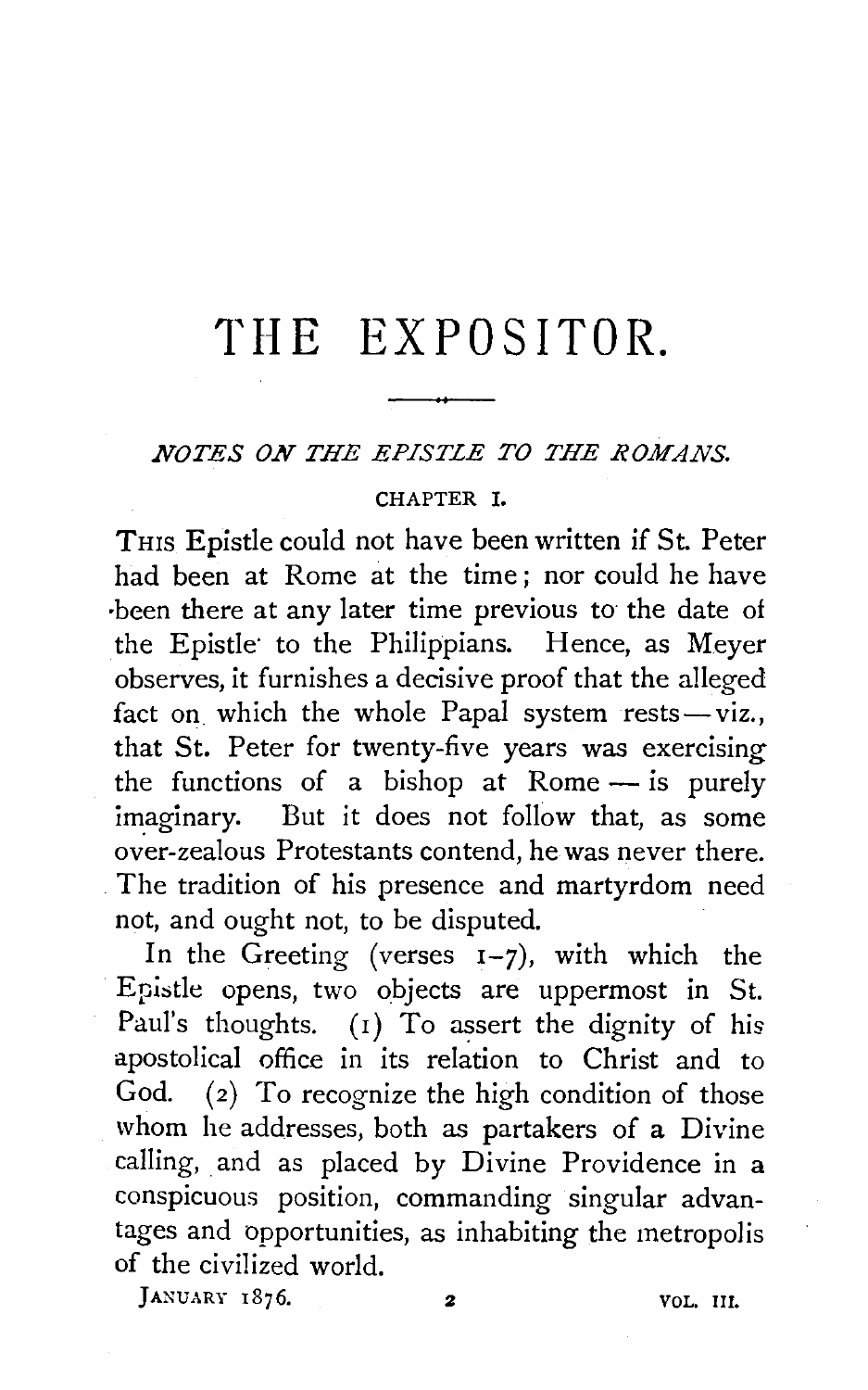## <sup>2</sup>*NOTES ON THE EPISTLE TO THE ROMANS.*

VERSE *I.-Servant:* not his own, but belonging. in all that he had and was, to his Master, Christ: *whose I am and whom I serve.* -- Called to be an *apostle:* a called apostle; not of his own will and pleasure, but by virtue of a heavenly *calling* [at Damascus, where he became *a chosen vessel*].-*Separated unto the gospel of God:* rather, set apart unto the preaching of the gospel of God.

, VERSE 2.-There is no parenthesis. Not, *in the holy scriptures, but, in holy scriptures.* 

VERSE *3.-Concerning* relates to the *promise,* not gospel concerning (an expression never used); but<br>promised concerning. -- Made: rather, born. *According to the flesh:* rather, as regards (his) bodily human nature ( $\kappa a \tau \hat{a} \sigma \hat{a} \rho \kappa a$ ).

VERSE 4.-Declared: much better, ordained, as in Acts x. 42, where the Greek verb is the same. Ordained includes all that is signified by *declared* and something more, viz., a formal solemn investiture with the character of Sonship *with regard to the hearts and consciences of men.* In this respect God did not act simply as a witness, whose testimony only discloses, but cannot alter, the state of the case. The Resurrection, though it did not make Christ to be what He was not before,-*in Himself*,-yet, *relatively to the faith of men*, effected a most important change in his position, and might be truly said not only to *declare,* but to *constitute,* Him Son of God. The Socinian interpretation overlooks this distinction.

*With power:* rather, *mightily ordained* (with mighty overpowering display of Divine power).—— *The spirit of holiness:* not the Holy Spirit, the third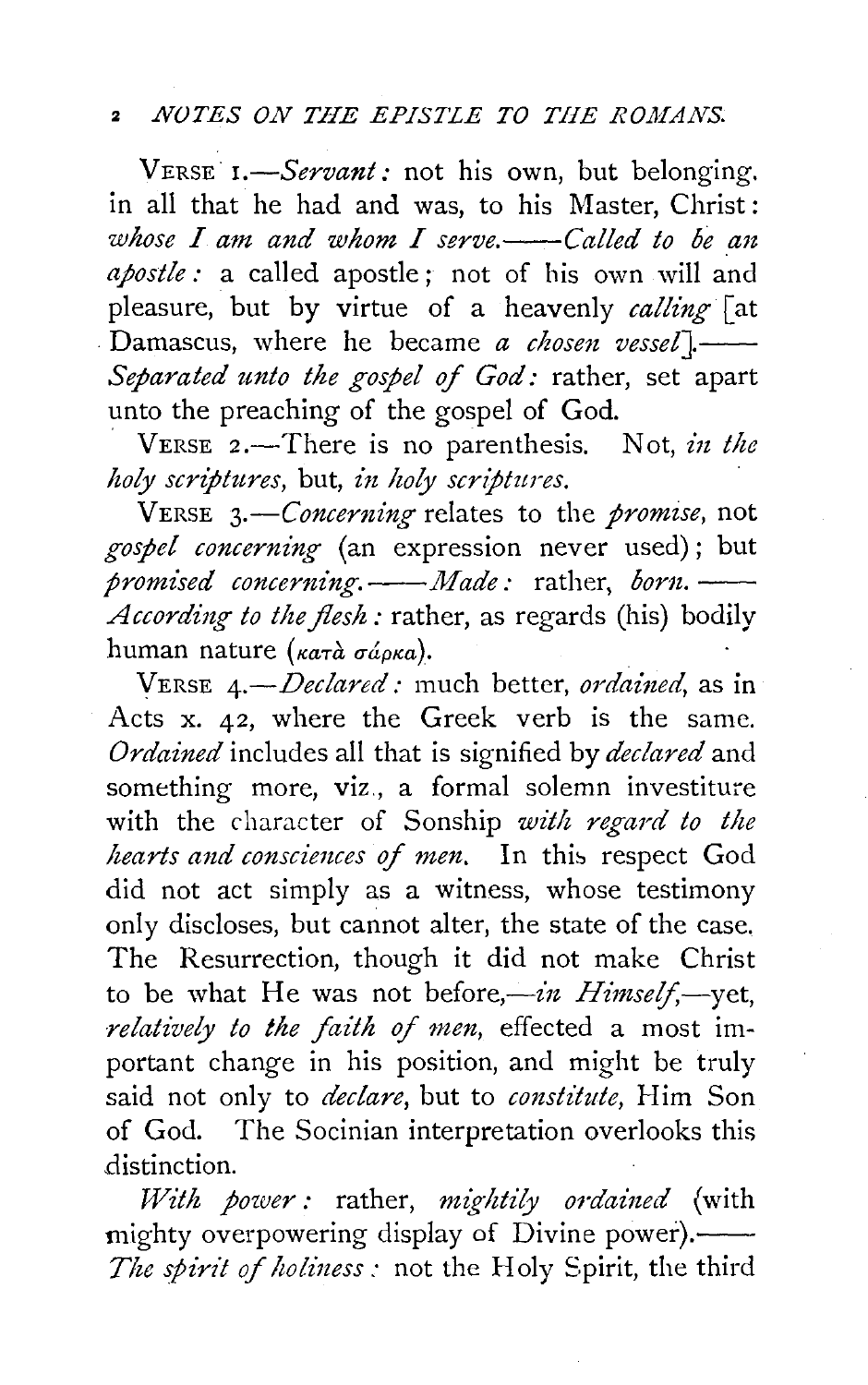Person of the Trinity; but the holiness of spirit wherewith Christ Himself was holy.—*By the resurrection:* rather, *by resurrection. From the dead,*  rather, of *the dead* (especially that of Christ Himself, which alone St. Paul has here in view, as the Divine attestation of his holiness and Sonship).

VERSE 5.—*Grace and apostleship*: not—as many have taken it—one thing only, the grace of apostleship ; but two things perfectly distinct from one another; viz.; his state as one of grace or favour with God, and his apostolical office.----By whom we *(i.e.,* I) *haz•e recezved:* rather, *through whom,* through whose mediation. -- For obedience to the faith: rather, *to the end* of obedience (of promoting obedience — the object of the apostleship).——*For his name:* rather, *for his name's sake* (by the increase of obedience to the faith God's name was increasingly hallowed and glorified).

VERSE *7.-Called to be saints: saints,* not *holy j;e1·sons,* but members of a body which, *.as a whole,*  but not otherwise, was endowed with privileges corresponding to those of Israel after the flesh ; not, however, like those acquired through hereditary transmission, but bestowed by a *call* addressed to each child of the spiritual Israel individually. Thus called saints ( $\kappa\lambda\eta\tau o\hat{i}$ s *áyíous*) stands in opposition to *born saints*, as Christianity to Judaism.

Proceeding now to open the subject of his Epistle, St. Paul begins (verses  $8-12$ ) by endeavouring to impress the Romans with the sincerity and earnestness of his desire to form a personal acquaintance with them. He calls on God to witness it, as the long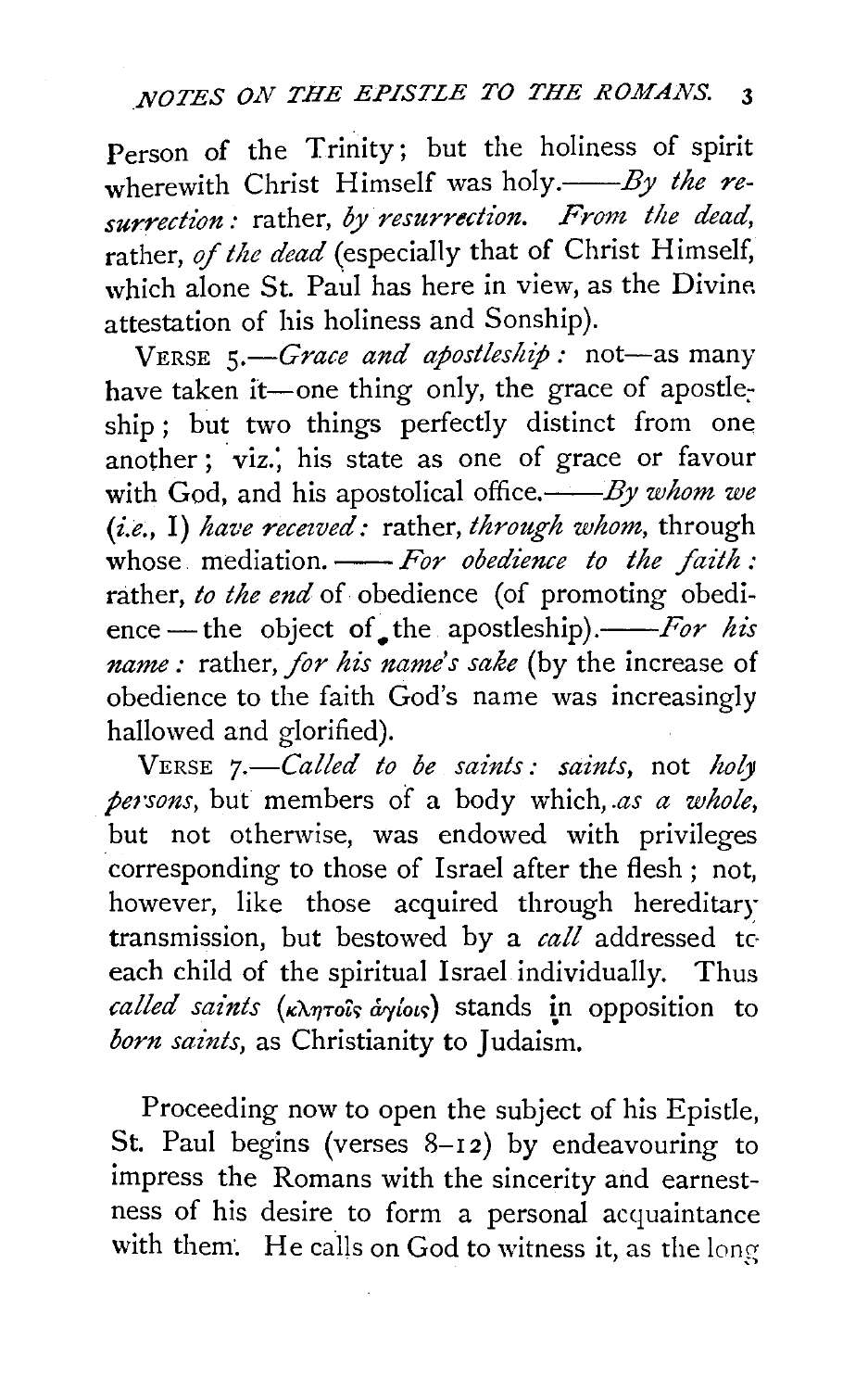### *NOTES ON THE EPISTLE TO THE ROMANS.*

delay in its accomplishment might seem to make it doubtful. This desire is grounded on two motives, one immediate, the other more remote. The immediate motive lay in the reports which had reached him from all quarters *(all the world-a* natural, innocent, and graceful hyperbole) as to their faith ; the other, the remoter but stronger of the two, was the hope of imparting to them some spiritual gift for the establishment of their faith. But, with a fine tact of natural politeness, he would divest himself of the superiority implied in the character of a donor. and benefactor, and therefore represents himself as equally interested in the end which he had in view, because of the *comfort* which he would share with them. *(Cf. xv. 32. That I may come unto you with* joy by the will of God, and may with you be re*freshed.)* 

VERSE 8.-*My God:* whose I am, and whom I serve (Acts xxvii. 23).-*Through Jesus Christ*: without whom he would have had neither cause nor will to be thankful.

VERSE  $9 - For:$  as a proof of the sincerity of my thanksgiving.--*Whom I serve with my spirz''t:* my spiritual mind; with all the powers of my higher nature, sustained and guided by the Holy Spirit, for my work in the Gospel.

VERSE 10. *Making request:* connected immediately with the end of the verse.--Praying that I *may come unto you, if by any means:* the thing desired being apparently almost hopeless.—*—I might have a prosperous journey :* rather, *I might succeed in my aim.* The question was not, whether he should have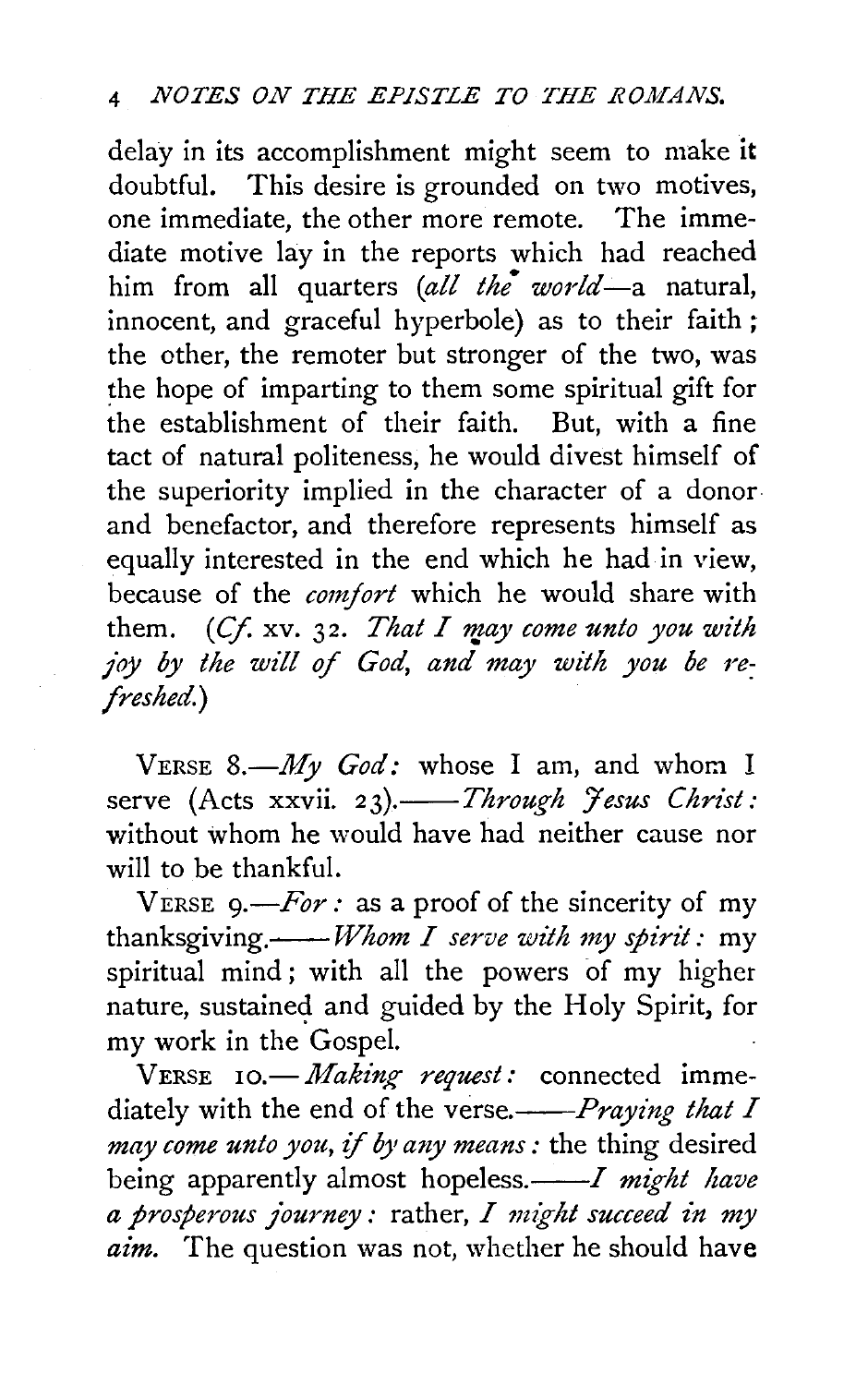*NOTES ON 7HE EPISTLE TO THE ROMANS.* 5

a *prosperous* journey, but whether he should be able to make the journey at all.

VERSE *13.-(But was let hitherto.)* The Hebrew idiom renders the use of *but* for *and* allowable, but not necessary. *And was let hitherto*, without the parenthesis, would give the sense : *aml, not through any change* of *purpose, but by circumstances beyond my control was let hitherto.* 

VERSE 14.-I *am debtor:* A debt may be paid in either of two ways; by giving back that which is owed into the hands of the creditor, or by paying it to one to whom the creditor has transferred his right. So Horace:

> " Navis, quæ tibi creditum *Debes* Virgilium, finibus Atticis *Reddas* incolumem, precor."

God, wanting nothing for Himself, makes the debt, due to Him, payable to those among whom St. Paul was commissioned to preach the Gospel.

VERSE 15.—As much as in me is: rather, as far *as depends upon myself.——Ready : hardly strong* enough for *wpoBup,ov;* rather, *eager.* 

VERSE 16.-*Not ashamed:* notwithstanding the contempt with which it has been received by the wise and learned of this world, wise after the flesh (1 Cor. i. *26-28).--The power* of *God:* the great instrument by which God displays his power for the salvation of mankind.--To the Yew first: according to the order of Providence by which the Gospel was first preached among the Jewish people, and also with respect to the privileges they enjoyed as having committed to them *the oracles* of *God.*  (Rom. iii. 2.)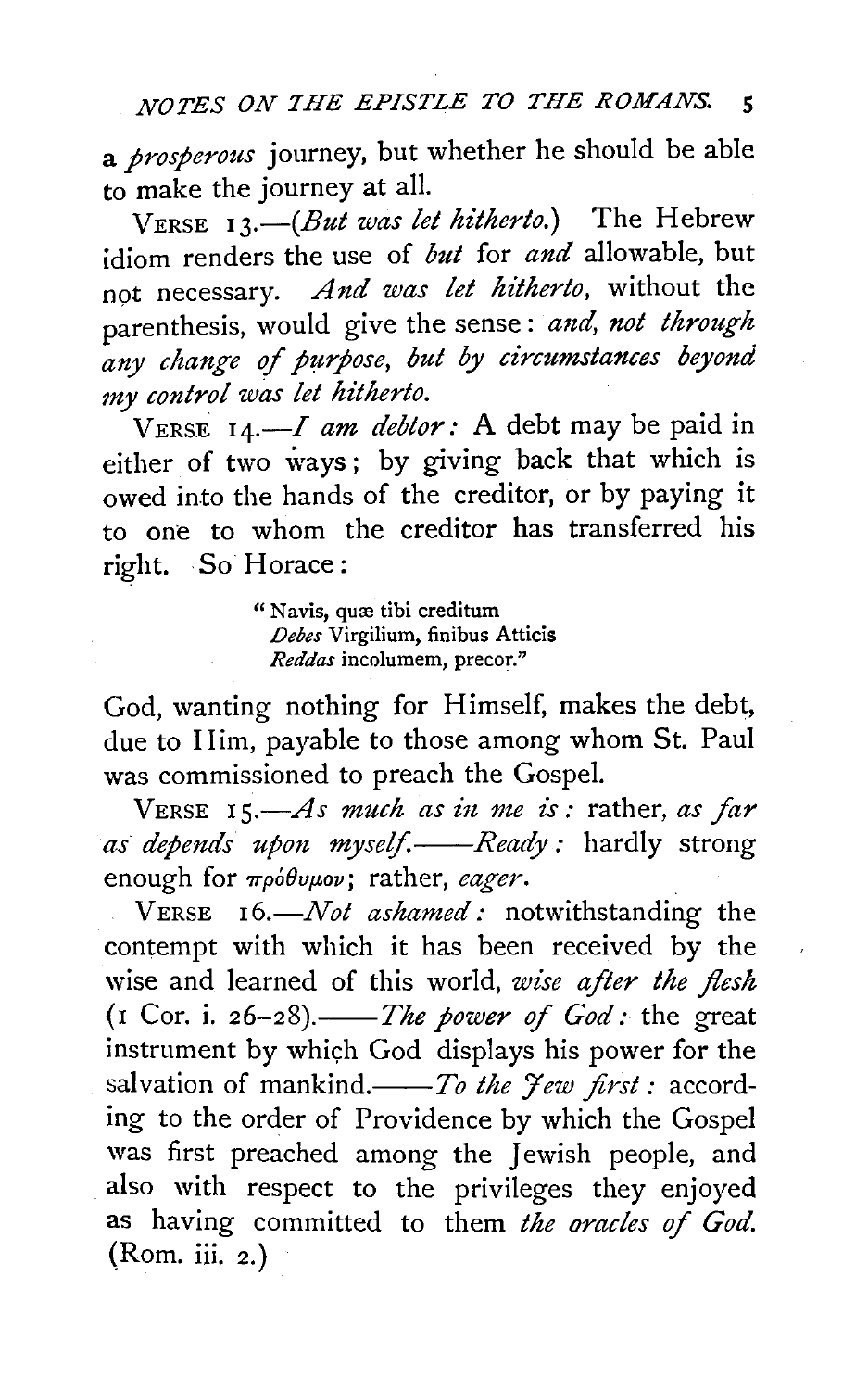## 6 *NOTES ON THE EPISTLE TO THE ROMANS.*

VERSE *17.--The righteousness* of *God:* not a Divine attribute; not anything in God, but that righteousness which is in man, of God; having God for its Author and Giver. This righteousness· is revealed *from faith*-as proceeding from faith-to *faith-having* faith for its origin and its end, its efficient and its final cause. It must be borne in mind that the faith which St. Paul is speaking of is not only a *motive principle* of right action and godly life, but also a *state* of supreme happiness, inasmuch as it is invariably accompanied by a consciousness of the Divine favour. It is not only a *way,* but an *end*  to which the way leads: faith the starting-point, and faith the goal.

Still the words *from faith to faith* perfectly admit the sense adopted by many eminent Commentators: *from one degree of faith to another.* Faith, even though essentially unchangeable, is capable of continual progress. It includes two elements ; one intellectual, the other emotional; one, by which it holds the truth with a firm conviction ; the other, by which it exercises a hearty trust in the promises of God. Each of these elements may be growing and gaining strength. The truth may be held with a surer grasp and a livelier hope.--The just shall *live by faith*: rather, *the just by faith shall live* (inherit eternal life).

VERSE r8. *-Revealed:* not, *made known,* but, *brought to light*: not by word, but by deed. *From heaven* (God's throne) : *i.e.,* by a visible manifestation.----*Hold the truth:* rather, restrain, keep back the truth, so as to prevent it from producing its proper effect, yielding its natural fruits, exerting its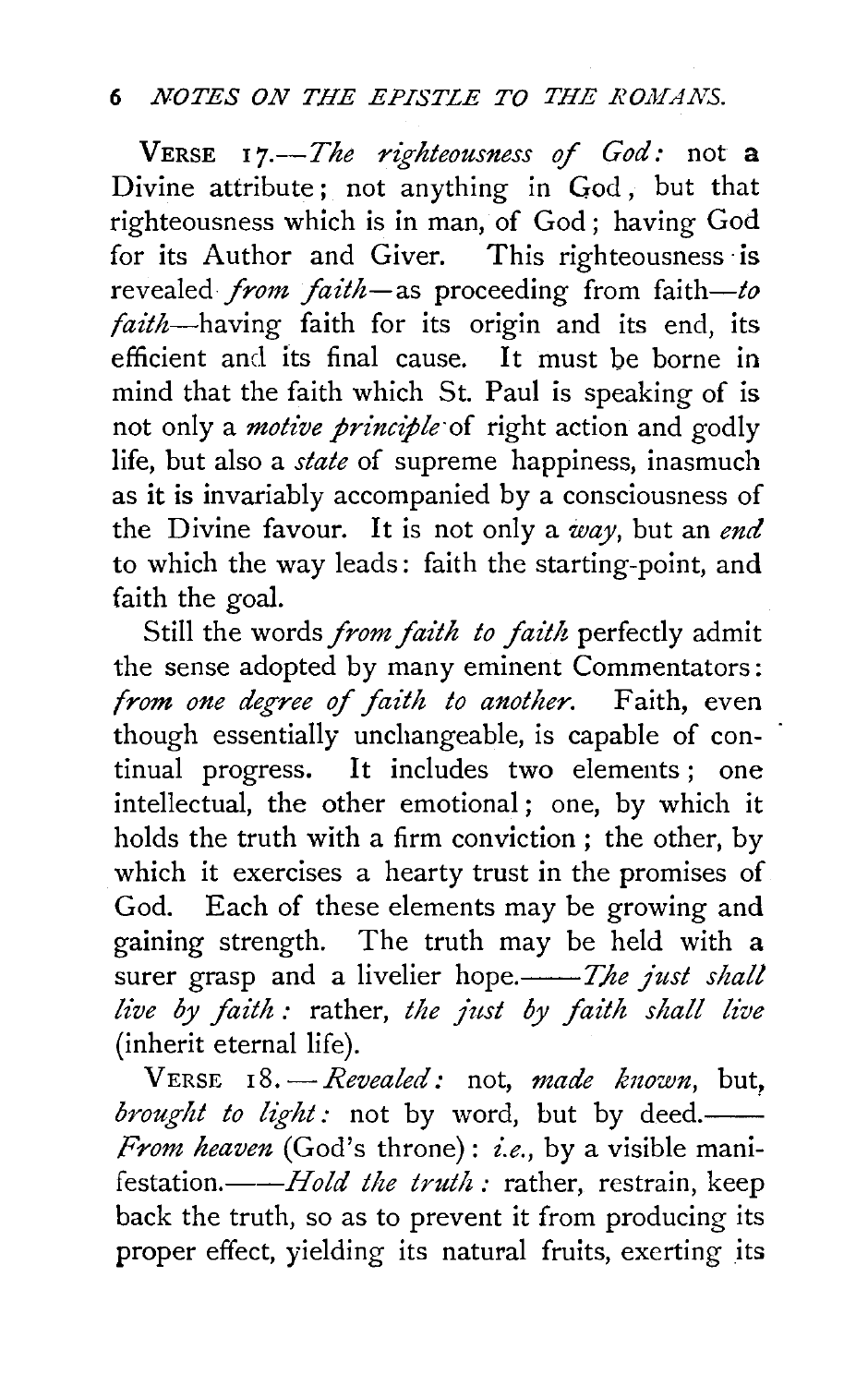due influence on life and conduct.——*In unrighteous tzess:* rather, *by* unrighteousness. How was the wrath of God revealed ? St. Paul has left this to be inferred by conjecture from the context. The most probable answer seems to be that it was by the 'abandonment of the Heathen world to the depravity and *excess* of *riot* (cf. I Pet. iv. 3, 4) described in this Chapter. *God gave them up.* 

VERSE 19.-*That which may be known* (by the exercise of man's natural faculties): so that it does not matter whether we understand *that which may be known,* or, *that which is known.* Each rendering excludes knowledge derived from preternatural Revelation ; each implies that some, and practically sufficient, knowledge is within reach of human under*standing.--Shewed:* better, *manifested* (the Greek verb being that of the adjective *manifest).* 

VERSE *20.-From the creation:* rather, *since-but*  not, the invisible things of Him since the creation; but, are seen *since* the creation.——*By*: i.e. *by means of;* the creation, the glass in which are *clearly seen*  the eternal power and Godhead, in themselves invisible.

VERSE 21.-Vain in their imaginations: rather, their *thoughts*,-as the same word, διαλογισμοΐς, is translated  $\overline{I}$  Cor. iii. 20,—in their notions, opinions, and reasonings concerning Cod. Wherein exactly did this *vanity* consist? In two things. (1) In the absence of a foundation in truth: and  $(2)$  in the positive absurdity of the idle fancies embodied in the Heathen mythology and worship.——*Their foolish heart was darkemd:* not, as some have taken it, *their heart was darkened so as to become foolish*, which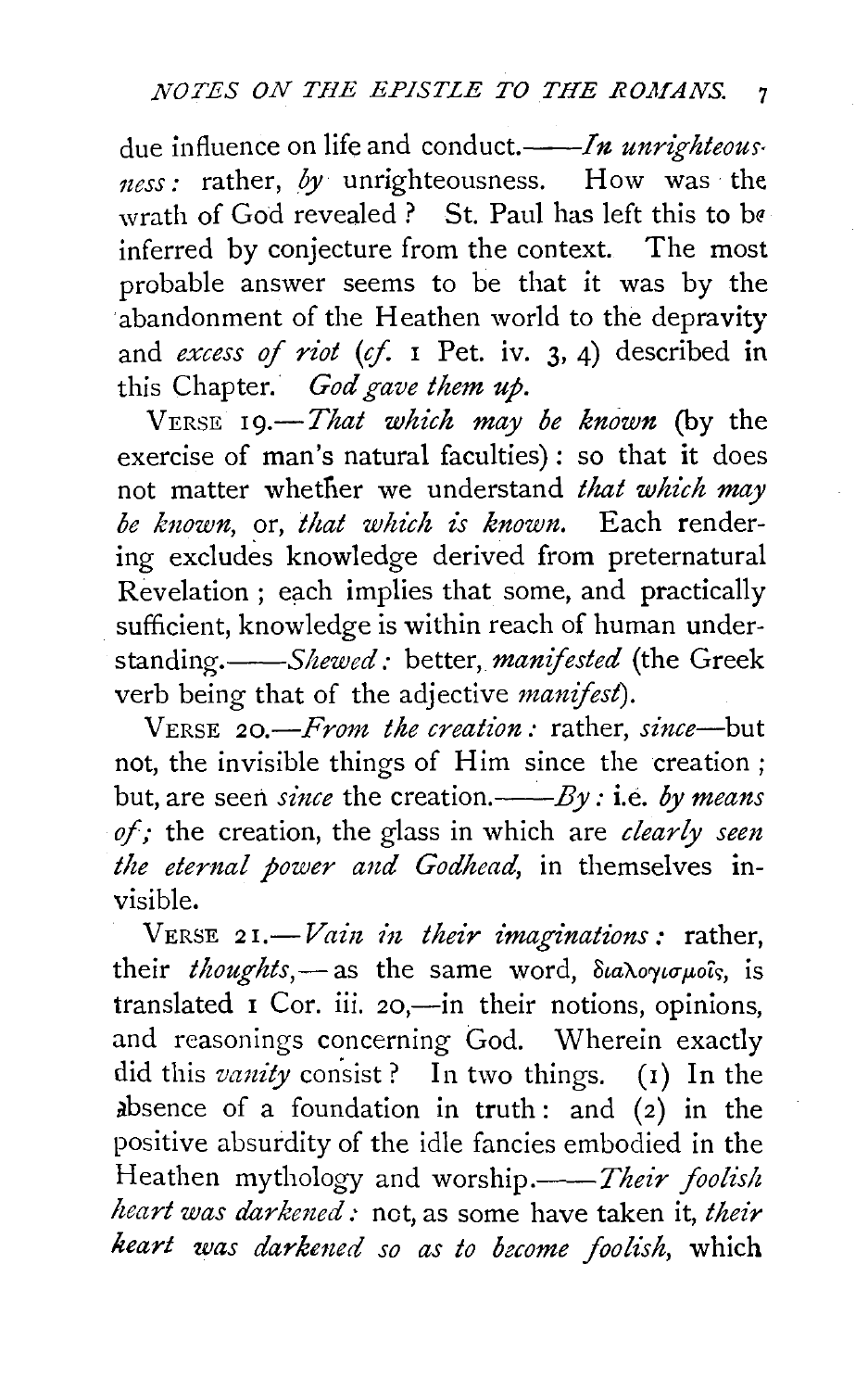would be an anti-climax; but their heart, perverted by their wilful folly in the abuse of their rational nature, was judicially darkened or blinded.

VERSE *23.-Changed the glory of the uncorruptible God into an image:* rather, *exchanged the glory* oj *the uncorruptible God, for an image; i.e., worshipped* the image instead of the glory.

VERSE *24.-Through:* rather, *in.* Their *lusts*  were not the *cause* of their *uncleanness,* but the *state*  in which they were *left.—To dishonour*: rather, *that their bodies might be dishonoured.* 

VERSE *25.-Changed the truth of God into a lie:*  rather, exchanged the truth of God (the true God) *for* a *lie*, i.e. an empty idol, a thing of nought. *More than the Creator:* rather, instead of the Creator, so as entirely to deprive Him of the honour due to *Him.--T17ho is blessed for ever. Amen.* This seems to be not simply a gush of pious feeling, but connected with a practice, common among Jews and Mahometans, of introducing a doxology (as if to purify the lips) when language has been cited which is, or is deemed to be, blasphemous. Thus in the Koran: "It becometh not God to beget a son. Glory be to Him" (Sura xix. 36) ; " Praise be to God, who hath not begotten a son, who hath no partner in his kingdom, nor any protector on account of weakness. And magnify Him by proclaiming his greatness" (Sura lxvii. 111); "Yet they say, The God of Mercy hath begotten issue from the angels. Glory be to Him! Nay, they are but his honoured servants" (Sura xxi. 26).

VERSE *26.-Vile affections:* rather, *shameful lusts. ---Change into:* rather, *exchange for.*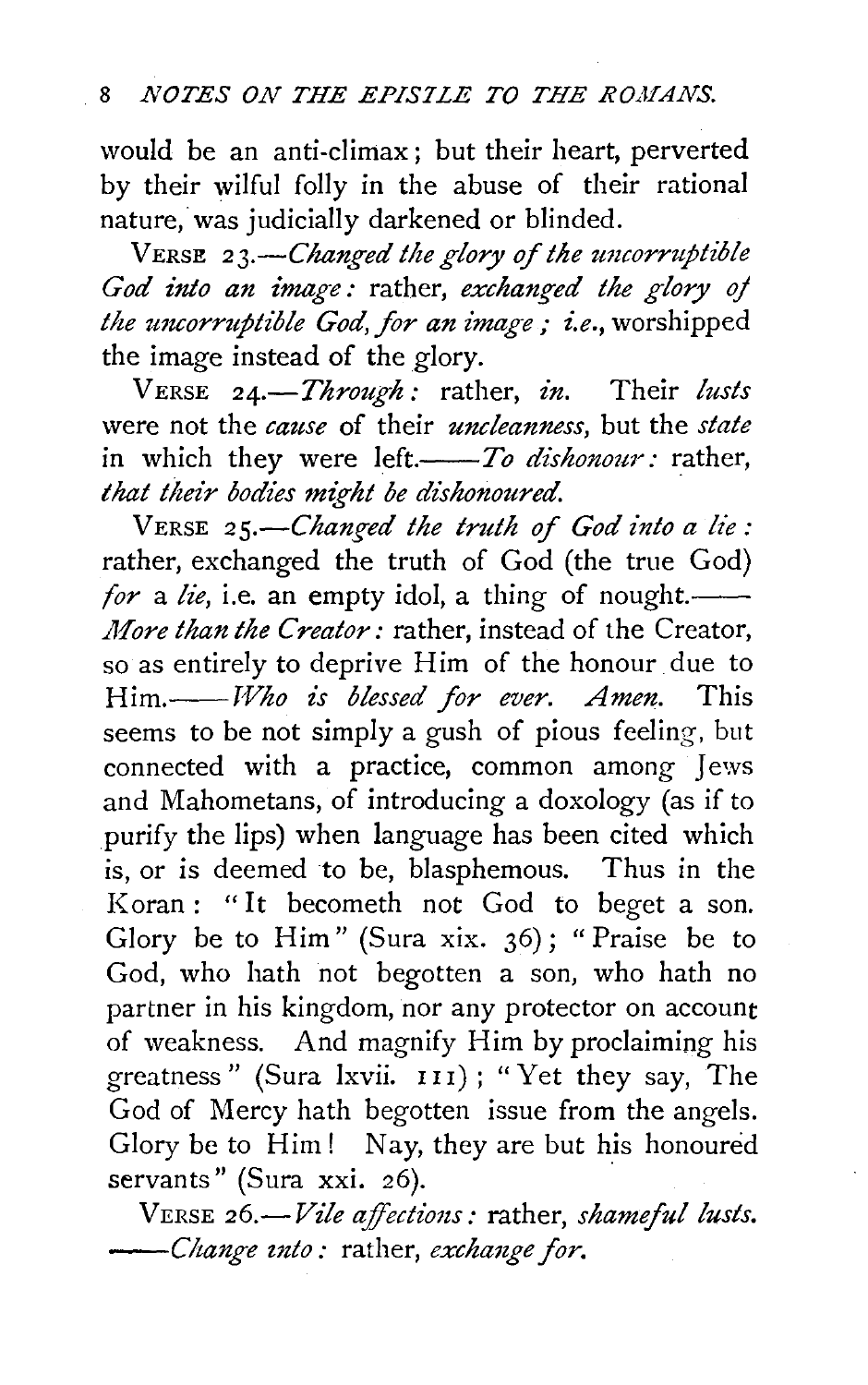VERSE 27.-*Error*: their lapse into idolatry and consequent uncleanness.

VERSE 28.-Like: rather, *think fit.*--Reprobate: i.e., *depraved.* Those things which are not con*venient*: *i.e.*, *abominable things.* 

VERSE 31.-*Without understanding*: i.e., without discernment of moral good and evil.

 $V$ ERSE  $32$ . - The last stage of sin is to take pleasure in it for its own sake when seen in others, without the excuse of yielding to the solicitation of personal lust and passion. This is the climax which it often reaches in the old, who are hardened in vice, and have lost their relish for sensual enjoyment.

It is not to be supposed that in this dark picture of the Heathen world, St. Paul meant that all the Heathen were sunk in the same corruption; and that he was not fully aware that there was an infinity of gradations between the best and the worst, and that there were many whose lives were outwardly irreproachable and might have afforded a salutary example to many Christians; we need but remember the names of Aristides, Epaminondas, Socrates, Plato, and Aristotle, &c. Those who abandoned themselves to the grosser forms of vice and wickedness were undoubtedly comparatively the few. On the other hand, none of those who so offended had their hearts darkened so as to be unable to discern the difference between good and evil ; and, therefore, it might be truly said of them, as in verse *32,* that they knew the judgment, or, rather, the ordinance of God, that they which commit such things are worthy of death. The doctrine of a future retri·